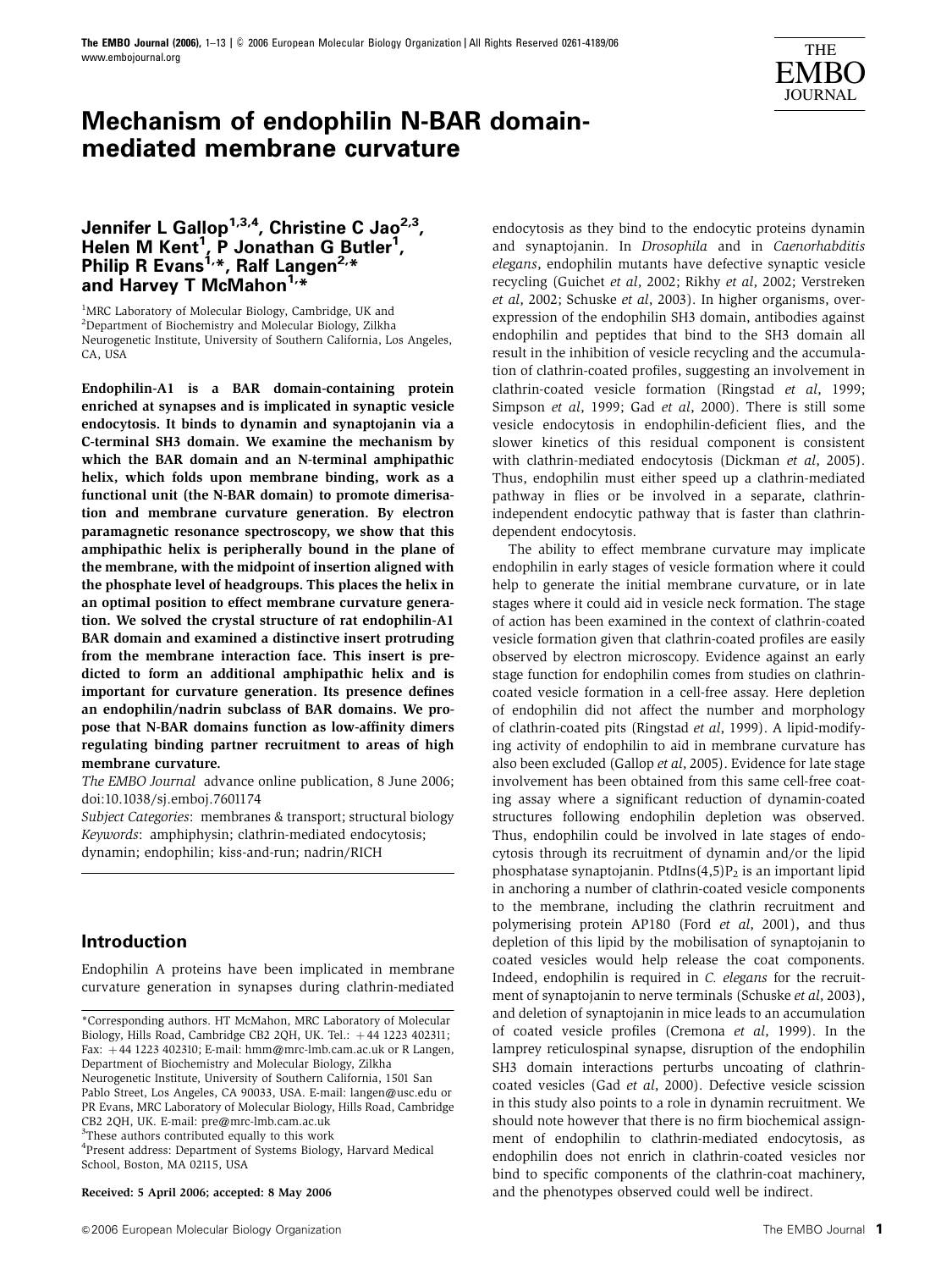By sequence analysis, there are A and B subfamilies of endophilins. In the A subfamily, there are endophilins A1 (also called endophilin1, SH3P4, SH3GL2 and EEN-B1), A2 (also called endophilin2, SH3P8 and SH3GL1) and A3 (also called endophilin3, SH3P13 and SH3GL3) and in the B subfamily there are endophilins B1 (also called SH3GLB1) and B2 (also called Bif1, SH3GLB2 and EEN). Some of these are synaptically enriched, whereas others are more ubiquitously expressed (for review see Huttner and Schmidt, 2000). They all have the same overall domain structure, with an N-terminal N-BAR domain (BAR domain with an additional predicted N-terminal amphipathic helix) coupled to an SH3 domain by a variable linker region. The ubiquitous distribution of some endophilins, their interactions with membranes and trafficking proteins, and the role of endophilin-A1 in synaptic vesicle endocytosis support the hypothesis that endophilins perform a general function in forming transport carriers in different trafficking pathways. A homologous protein, amphiphysin, has a similar overall domain structure (with an N-BAR domain followed by an SH3 domain; see

Figure 1A for scheme) and is implicated in T-tubule formation in muscle and in clathrin-coated vesicle formation (Bauerfeind et al, 1997; Razzaq et al, 2001; Lee et al, 2002; Evergren et al, 2004).

The deformation of membrane that is required to make small-diameter transport vesicles, as found at synapses, has a significant energetic requirement. When making small liposomes in vitro, this energy is provided by intense sonication. In vivo, high curvature can be achieved using peripheral membrane binding proteins that effect and stabilise curvature (for review see McMahon and Gallop, 2005). In particular, the insertion of amphipathic helices into the hydrophobic phase of the bilayer is proposed to be a general biophysical mechanism for curvature generation during vesicle budding, based on point mutagenesis in amphiphysin (Peter et al, 2004), endophilin (Farsad et al, 2001), epsin (Ford et al, 2002) and Sar1 GTPase (Lee et al, 2005). Until now, insertion of amphipathic helices for vesicle budding proteins has not been shown directly. Here we show, using electron paramagnetic resonance spectroscopy (EPR), that the N-terminal amphi-



Figure 1 Ordering of N-terminal residues of endophilin on membrane binding. (A) Domain structure of endophilin, nadrin and amphiphysin. The C-terminal region of nadrin has been truncated. (B) In the CD spectrum (room temperature), there is additional  $\alpha$ -helical structure in the N-BAR domain on incubation with 50 nm Folch liposomes. This was not seen for the BAR alone (not shown). (C) EPR spectra of endophilin A1 N-BAR domains in the absence (black dash) and presence (red) of liposomes. Sample traces for residues 2, 4, 5 and 10 are shown. Other traces are shown in Supplementary Figure 1. Asterisks point to additional immobilisation compared to surrounding residues on membrane binding. Protein (2  $\mu$ M) was incubated with 1.4 mg/ml liposomes and centrifuged to separate bound from unbound. Membrane-bound spectra are shown at a magnification of 2.5.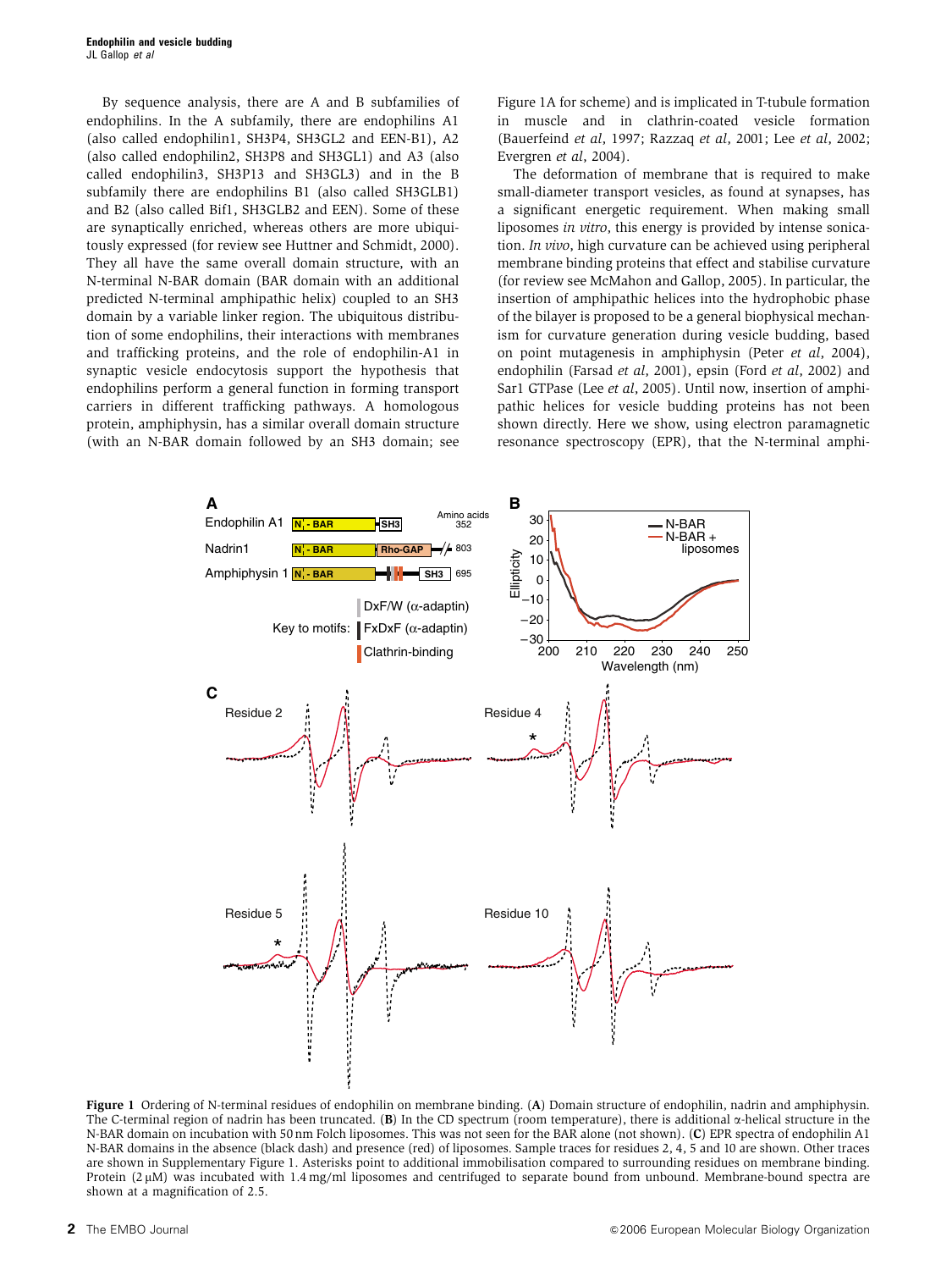pathic helix of endophilin inserts into membranes and we elucidate the orientation and depth of helix penetration. In the case of N-BAR domains, both their amphipathic helices and BAR domains have been implicated in the promotion of membrane curvature, and the relative importance of these two modules has been unclear. In vitro, the N-BAR domain of endophilin tubulates liposomes and a truncation that includes approximately half the BAR domain is also effective, as are isolated BAR domains (Farsad et al, 2001; Peter et al, 2004). We now carry out a thorough analysis of the endophilin N-BAR domain using crystallographic and biophysical techniques. The principles uncovered (driving of curvature by amphipathic helices and selection or limiting of membrane curvature by a BAR domain, and the feed-forward behaviour of N-BAR domain binding) will also apply to other proteins where one finds this same combination of amphipathic helix followed by BAR domain, including nadrin/RICH and BRAP1/Bin2 N-BAR domains. By homology screening, we also find that nadrin and endophilin are in the same structural subclass of BAR domain owing to an insert present on the concave face. This insert includes a further predicted amphipathic helix that exhibits membrane interaction capability. Our measurements of the behaviour of amphipathic helices on membranes are also likely true for the epsin family of proteins and also for the Arf, Arl and Sar family GTPases.

## **Results**

### **An N-terminal amphipathic helix of endophilin folds and inserts into membranes**

Predicted N-terminal amphipathic helices have been proposed to fold on membrane binding and anchor membrane curvature-generating proteins in the membrane to cause displacement of lipids in one leaflet, promoting curvature generation (Ford et al, 2002; Peter et al, 2004). We now use direct biophysical methods to determine the structure of these residues on membrane binding.

On liposome binding, there is an increase in  $\alpha$ -helicity of the N-BAR domain of endophilin from 36 to 48% (estimated from circular dichroism; see Figure 1B), which is not observed in the absence of the N-terminal residues (not shown), implying the formation of additional helical structures. To test how the predicted N-terminal amphipathic helix folds, whether it inserts into membranes and to determine its topology in relation to the membrane, we used EPR together with site-directed spin labelling. A series of N-BAR domains were made where cysteines were substituted for each residue from 2 to 16 by site-directed mutagenesis. Spin labels were then attached to each cysteine mutant and the protein was used for EPR analysis. The EPR spectra of the spin-labelled derivatives in solution are very sharp, and on membrane binding these are broadened for each residue. These data show that this N-terminal region is disordered in solution and becomes ordered upon membrane binding (see example spectra in Figure 1C and the full range in Supplementary Figure 1). Residues 4, 5, 8 and 16, which are predicted to lie on a single plane of the predicted amphipathic helix, also show additional immobilisation (see asterisks in Figure 1C). This may indicate some other interactions with the BAR domain or lipid headgroups.

The accessibility of each spin-labelled site to oxygen (which preferentially partitions into membranes) and to NiEDDA (preferentially in solution) is plotted in Figure 2A and shows which residues penetrate the bilayer. Up to residue 16, the  $O_2$  and NiEDDA accessibilities  $(\Pi(O_2))$  and  $\Pi(NiEDDA)$  exhibit a periodicity of 3–4 amino acids, consistent with the formation of a continuous  $\alpha$ -helical structure. Importantly, the periodicities of access to the respective colliders are  $180^\circ$  out of phase. Such behaviour is typical for asymmetrically solvated  $\alpha$ -helices in which one face is exposed to the membrane where the accessibility to  $O<sub>2</sub>$  is high; in contrast, residues on the opposing face are solventexposed and consequently more accessible to the hydrophilic



Figure 2 Membrane insertion and orientation of endophilin N-terminal amphipathic helix. (A) Oxygen (red circles) and NiEDDA (green squares) accessibilities  $(\Pi)$  of membrane-bound N-BAR domain as a function of label position. The graph below shows a  $ln(\Pi$  ratio) plot ( $\Phi$ ) showing the differential access of colliders to the spin label and the penetration of hydrophobic residues into the membrane. The periodic oscillation is indicative of a helical structure. Equivalent maxima indicate that the helix lies planar to the membrane. (B) Helical wheel representation showing hydrophobic and charged faces. (C) Model of the amphipathic helix, residues 1–16 with hydrophobic residues coloured green and surface charge potential also shown. (D) Model of the N-BAR amphipathic helix to scale with PtdIns $(4,5)P_2$  and PtdSer lipids showing the depth of penetration of the helix as calculated from data in (A) and penetration measurements, described in Materials and methods.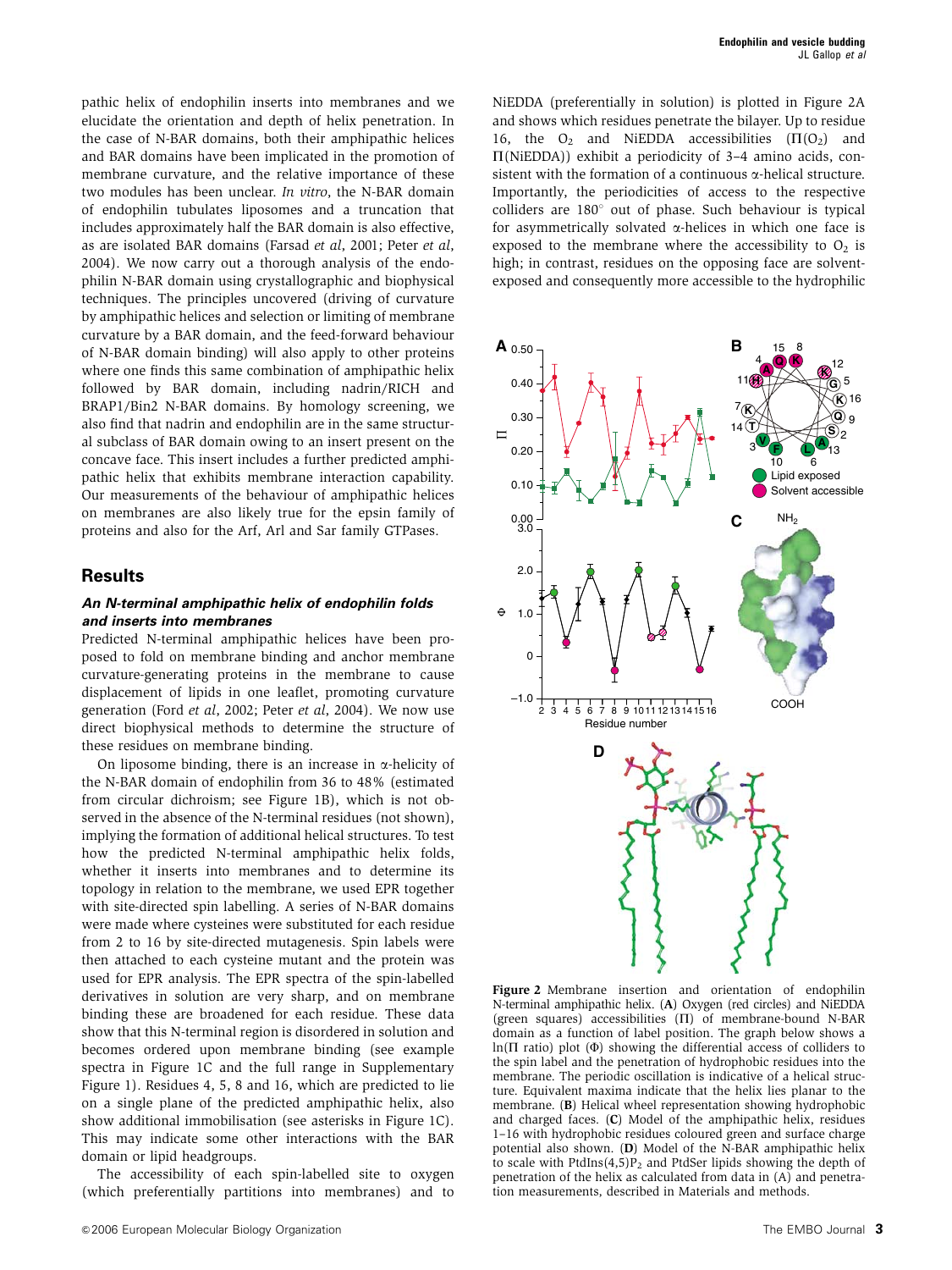NiEDDA. The membrane exposure of a given site can be conveniently summarised by the contrast parameter  $\Phi = \ln(\Pi(O_2)/\Pi(NiEDDA))$ , which is proportional to the depth of membrane immersion (Altenbach et al, 1994). As shown in Figure 2B and C, membrane-exposed residues, corresponding to local maxima of  $\Phi$ , cluster on one side of the helical wheel, whereas solvent-exposed sites (local minima of  $\Phi$ ) lie on the opposite face. The polar, more solventexposed residues of the helix have considerable positive charge and will prefer negatively charged lipid headgroups or a negative patch on an adjacent protein. The immersion depths of the lipid-facing residues were calibrated using labelled hydrocarbon chains (Altenbach et al, 1994) (see Materials and methods). Based on this calibration and the data in Figure 2A, we can place the centre of the helix near the phosphate level (Figure 2D). This is the first direct demonstration of amphipathic helix membrane insertion for an endocytic protein and we propose that this will apply to all N-BAR proteins, epsin family members and Arf/Arl/Sar proteins, thus providing a potential general mechanism by which membrane curvature is generated by these classes of proteins.

#### **BAR domain structure**

The N-terminal amphipathic helix of endophilin is followed immediately by a predicted BAR domain, which is expected to sense or stabilise positive membrane curvature (Peter et al, 2004). As the sequence homology between the endophilin and amphiphysin BAR domains (where a structure was already available) is low, we crystallised rat endophilin BAR to elucidate the curvature of the domain (Figure 3A and Supplementary Figure 2). A similar structure of mouse endophilin BAR domain has since been published (Weissenhorn, 2005) and when these are overlaid the r.m.s. deviation on the dimer is  $0.95 \text{ Å}$  for  $392/408$  residues. Structural details are marked on the endophilin sequence in Figure 4 and the N-terminal amphipathic helix is labelled as helix zero (after the epsin ENTH nomenclature; Ford et al, 2002) given that it folds on membrane binding (Figure 2A) despite being invisible in the unliganded crystal structure. The surface charge distribution of endophilin is similar to that of amphiphysin but more negative charges are concentrated on the convex face (see endophilin in Figure 3C and amphiphysin in Figure 3D). The high negative charge on the convex surface is conserved among endophilins (Supplementary Figure 2). In the structure solved by Weissenhorn, 11 cadmium ions were bound to the surface and he posits that these may mimic calcium binding sites of endophilin in vivo. We looked for calcium binding using di-bromo BAPTA, which allows detection of low micromolar affinities, and by using isothermal titration calorimetry, which allows detection of nanomolar affinity interactions (Figure 3F and G). We see no evidence of specific calcium interactions.

The curvature of endophilin BAR, formed by the angle of dimerisation and kinks in its helices, is very close to that of amphiphysin BAR (see overlay in Figure 3B and structural alignment in Figure 4) and arfaptin BAR (not shown), and thus these proteins cannot be distinguished by a difference in their predicted membrane curvature preference. A large hydrophobic patch is buried in the dimer interface (coloured green on the surface-represented monomer in Figure 3E). The

buried surface area is  $2870 \text{ Å}^2$  per monomer, whereas in amphiphysin only 2400  $A^2$  is buried. The curvature of the domain is likely to be rigid, as the mouse and the rat endophilin BAR structures are derived from crystals with completely different crystal packing, yet these structures superimpose closely and show the same radius of curvature  $(85 \text{ Å}$  in the absence of the helix1 insert; Figure 3E; see next paragraph). In the present structure of the rat endophilin BAR, the extremities are involved in crystal contacts, leading to ordering of these flexible regions.

Endophilin BAR has an extra insert in the middle of its membrane binding face as compared to amphiphysin BAR. We call this the 'helix1 insert' (H1I, residues 60–87). The sequence of this insert differs considerably between endophilins and is also found in nadrin N-BAR family members. The QPNP sequence, which follows the break in helix1, appears to be diagnostic for endophilin family members across different species (Supplementary Figure 2). The H1I is mostly invisible (and thus disordered) in the crystal structure (Figure 2A) apart from an initial short helix (see Figure 4). This is predicted to continue as an amphipathic helix for several more turns. This would be particularly favoured in the low dielectric constant environment under the BAR domain and near the membrane. In a helical wheel representation (see Figure 3H), the hydrophobic side of the predicted helix is flanked on both sides by positively charged residues. This may indicate penetration of the membrane by the hydrophobic residues (similar to the N-terminal amphipathic helix) with accompanying electrostatic interactions with the charged lipid headgroups. Although by circular dichroism we were unable to detect an increase in helicity upon addition of liposomes to the BAR domain, this is not surprising as the BAR domain alone does not bind well to membranes and at least part of the helix appears to be already folded before binding. We chose one residue beyond the initial helix (M70) to test the possibility of folding on membrane interaction. The EPR spectrum shows some ordering of this residue upon membrane interaction (Figure 3I). It should be noted, however, that the spectral change upon membrane interaction is not as pronounced as in the N-terminal regions. This is owing to the fact that, in solution, position 70 is less dynamic than the N-terminal residues and consequently the observed mobility changes are less dramatic. This is also not surprising given that this helix appears to start to fold in the crystal structure. The  $O_2$  and NIEDDA accessibilities for residue 70 resulted in a  $\Phi$  value of 1.5, demonstrating that this position is indeed membraneexposed at an immersion depth of approximately  $6 \text{\AA}$ . A predicted amphipathic sequence is also found at the Cterminal end of the nadrin insert.

We find no evidence in our structure for a lysophosphatidic acid acyl transferase active site. We have previously tested extensively for biochemical evidence of this activity and showed that it was a contamination of protein preparation (Gallop et al, 2005).

To test if the dimerisation seen in the crystal holds true in solution, we used equilibrium ultracentrifugation of the N-BAR domain (Figure 5A and residuals plotted in Figure 5B) and full-length protein (Supplementary Figure 4A). The dimerisation constant for the N-BAR is 10  $\mu$ M and fits very well to a monomer:dimer equilibrium. This means that the protein could well be monomeric in cells—the concentration of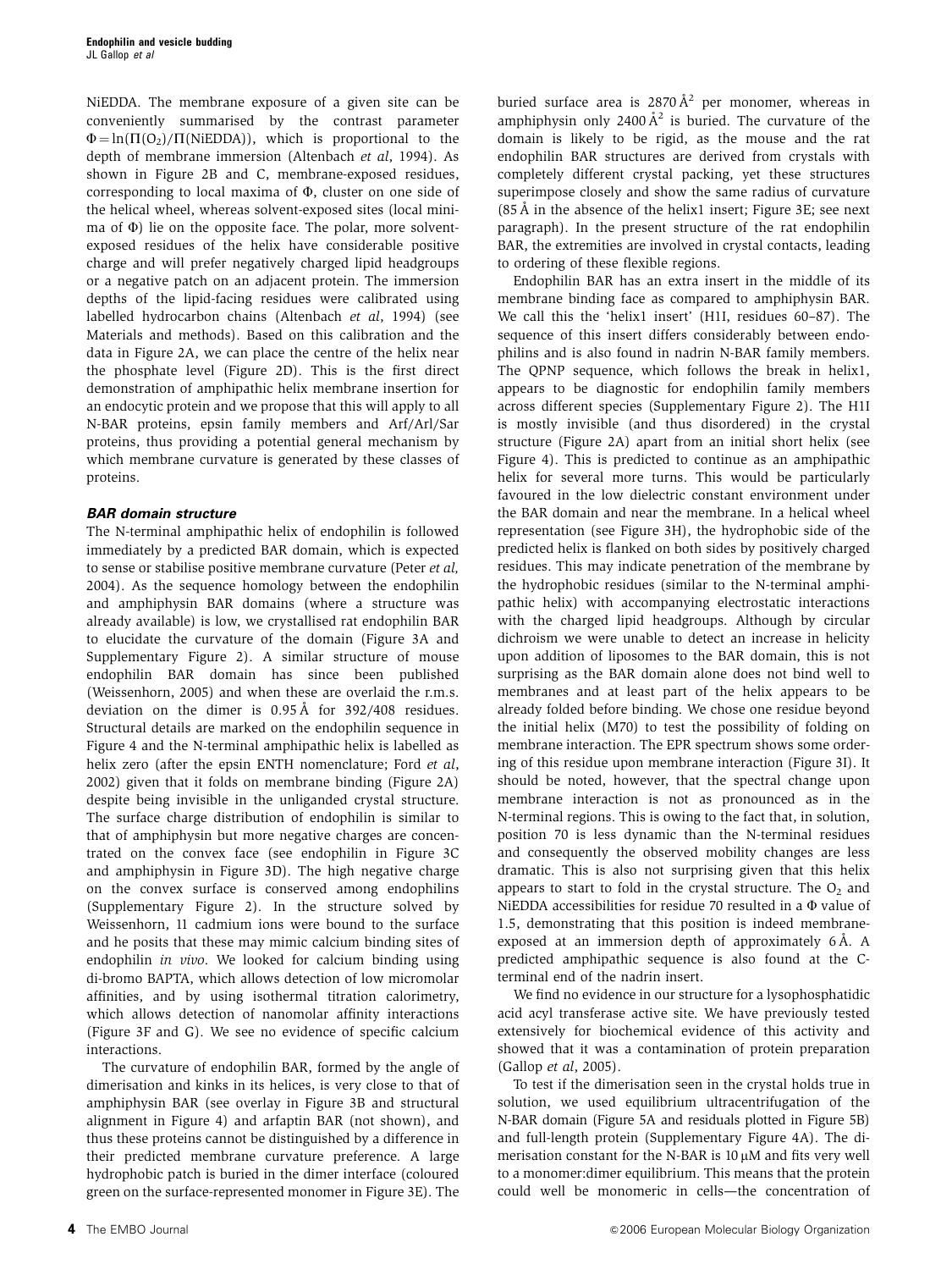

Figure 3 Endophilin N-BAR crystal structure. (A) Ribbon diagram of the banana-shaped rat endophilin-A1 BAR domain (Protein Data Bank  $(PDB)$  accession number 2c08) with a view of the concave surface below. Monomers are dark to light from NH<sub>2</sub>- to COOH-termini with one coloured in brown to yellow and the other in dark blue to light blue. Lysine and arginine residues potentially important for membrane binding and K227 used to examine dimerisation are marked. (B) Superposition of the endophilin BAR domain (orange) with amphiphysin BAR (green). (C) Surface representation of the BAR domain of endophilin coloured according to electrostatic potential and a mesh equipotential surface contoured at 0.05 V. (D) Similar representation for amphiphysin as in (C). Both molecules are negatively charged (red) except on the concave face and the tips of the crescent, which are positively charged (blue). The overall shapes are very similar. (E) Hydrophobic residues in the dimer interface of rat endophilin-A1 BAR are coloured green on the surface-represented monomer. Dimensions of the BAR domain are also indicated. (F) Calcium does not bind to the endophilin N-BAR domain. The endophilin N-BAR domain was decalcified by purification in the presence of 2 mM EDTA followed by incubation with 10 mM EDTA and then extensive dialysis against Ca-free buffer (prepared using plastics). The absorbance of di-bromo BAPTA (affinity for Ca<sup>2+</sup> of 2  $\mu$ M in the absence of Mg<sup>2+</sup>) at 265 nm was followed on calcium titration in the presence and absence of decalcified endophilin BAR domain. No difference was observed, suggesting that endophilin does not effectively compete with di-bromo BAPTA, even at double the concentration, for  $Ca^{2+}$  ions. (G) Isothermal titration calorimetry was used to test for heat changes on CaCl<sub>2</sub> injection into decalcified endophilin N-BAR domain. These experiments were performed with 6 ul injections of 1 mM CaCl<sub>2</sub> into 45 uM full-length endophilin and 76  $\mu$ M endophilin N-BAR domain at 10 or 25°C. Example results for the N-BAR domain are shown and no binding was observed. (H) Modelling of helix1 insert residues 62-79 as an  $\alpha$ -helix. Hydrophobic residues are predominantly on one side and are flanked by positively charged residues. The remaining residues on this insert are not predicted to form an amphipathic helix. (I) EPR spectra of N-BAR M70C in the absence (black dash) and presence (red) of liposomes. The red spectrum is magnified by 2.5.

endophilin in brain extract was estimated by blotting to be  $\sim$  0.1 uM, making the concentration at the synapse at perhaps  $\sim$  1 uM. For the full-length protein, there is evidence of higher order oligomers at high concentrations (Supplementary Figure 4A). This could be due to the previously proposed intramolecular interaction between the SH3 domain and the central proline-rich linker region (Chen et al, 2003).

As the model for curvature sensing by BAR domains is binding via the concave face (Peter et al, 2004) and the concave nature is only found in the dimeric form, it is surprising that the  $K_D$  for dimerisation in solution is as high as  $10 \mu$ M (Figure 5A). Spin coupling between labelled sitedirected cysteine mutants at position 227 was used to test if

the dimer is the predominant form of the protein on membranes. K227 is located near the dimerisation interface, and the a-carbon distance between the two K227 residues in the crystal dimer is 8 A˚ (see residue marked in Figure 3A). Introduction of a spin label at position 227 gave rise to a strong spin–spin interaction for this endophilin mutant and the resulting spectrum of the membrane-bound form exhibited strong dipolar broadening that is characteristic for spin labels in close proximity (Figure 5C, red trace). This spectrum was very different from a control spectrum for the K227 derivative, in which the dipolar interaction was strongly reduced by co-mixing of 25% labelled protein with 75% unlabelled protein (Figure 5C, black trace). Quantitative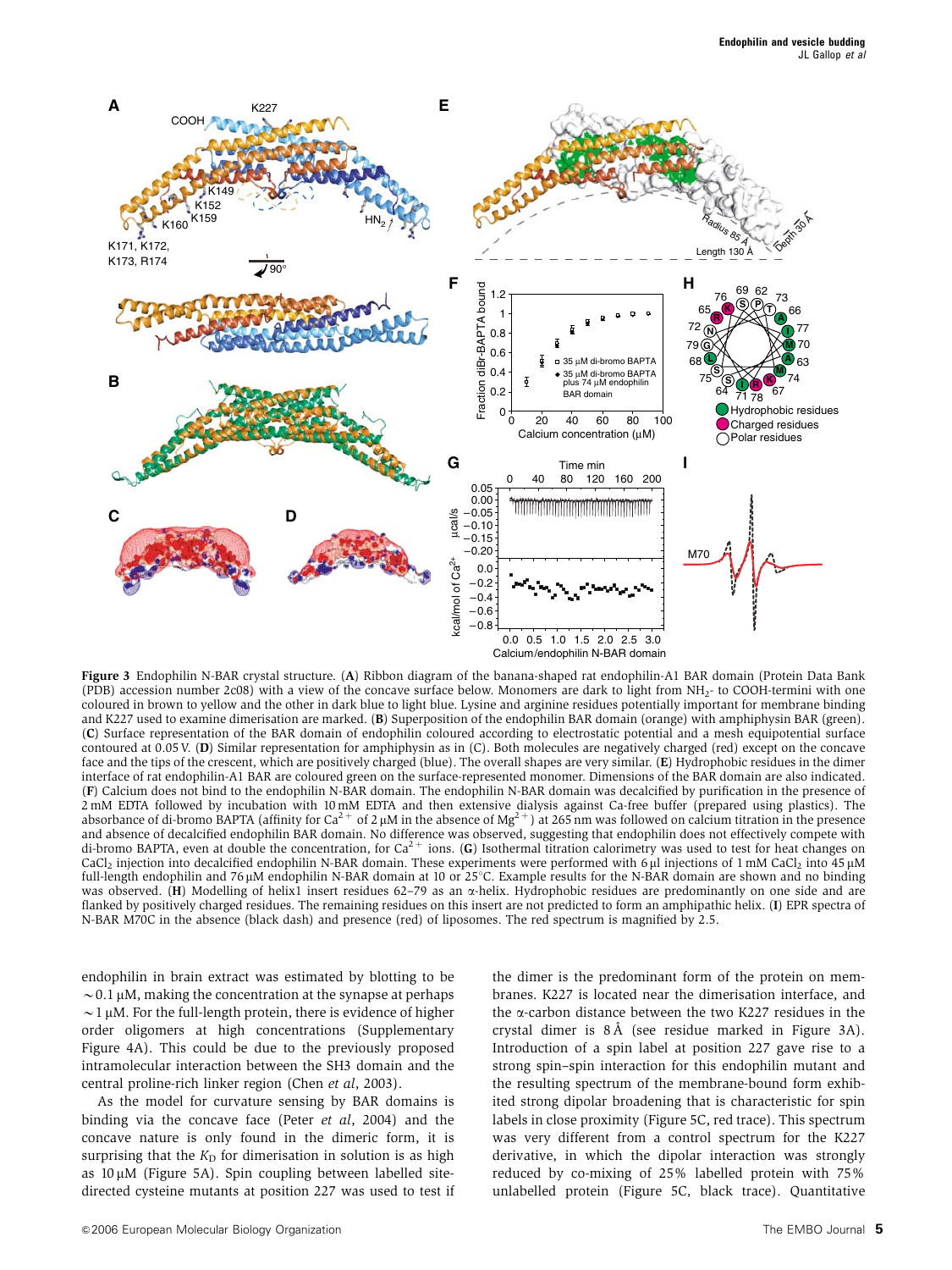

Figure 4 Structure-based sequence alignment of endophilin and amphiphysin BAR domains and alignment to nadrin showing close homology to endophilin.

analysis of the spectra with and without dipolar interaction allowed us to determine inter-spin label distances using Pake patterns (Rabenstein and Shin, 1995; Altenbach et al, 2001) and the resulting distances ranged from  $\sim$ 8 to 10 Å (Figure 5D). These data are in excellent agreement with the distance between these labels predicted from the crystal structure and clearly demonstrate that membrane-bound endophilin forms the dimer interactions seen in the crystal.

#### **Amphipathic helices and the BAR domain of endophilin collaborate to effect membrane curvature**

The ability of endophilin to generate and stabilise membrane curvature can be assessed using liposomes rich in negatively charged lipids to which the N-BAR domain binds. By electron microscopy, we can determine the shape changes of these liposomes. The amphiphysin N-BAR domain and the arfaptin2 BAR domain constrict liposomes into tubules and higher

concentrations of the BAR domain proteins lead to vesiculation (Peter et al, 2004). Here, tubulation is the initial response of the liposome owing to an increase in curvature in one direction being compensated by a relaxation in a perpendicular direction.

The endophilin N-BAR domain has three major functional components: the N-terminal amphipathic helix, the BAR domain and an internal amphipathic helix (H1I) in a loop insert. We made a series of mutants to examine their contribution to membrane binding and curvature generation (Figure 6). Wild-type (WT) N-BAR (and full-length protein) forms highly curved tubules (of 35–50 nm diameter) from liposomes, and at high concentrations of protein many small vesicles (35–50 nm diameter) are also formed.

Mutation of F10 in the endophilin N-BAR domain (on the hydrophobic face of the N-terminal amphipathic helix) or deletion of the amphipathic helix leaving just the BAR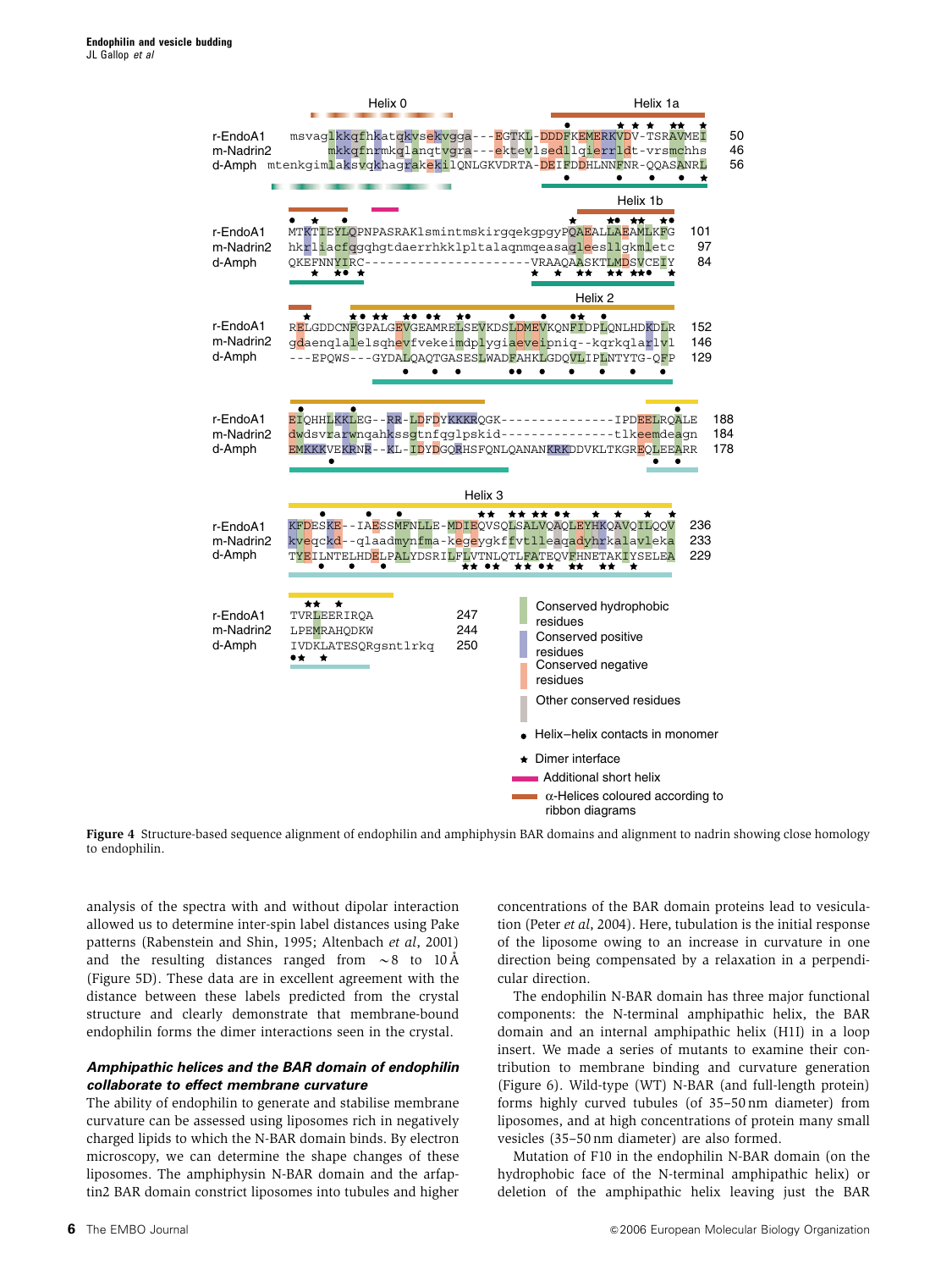

Figure 5 Endophilin N-BAR dimerisation on membrane binding. (A) Equilibrium sedimentation data for rat endophilin-A1 N-BAR domain. Endophilin N-BAR domain dimerises with a  $K_d$  of  $\sim 10 \mu$ M. The readings from three cells are fitted with an ideal monomer/ dimer equilibrium that fits with a 26 kDa monomer. The calculated molecular mass is 28.7 kDa. Residuals are plotted in (B). (C) EPR spectra of membrane-bound endophilin reveals dimer interactions. Spectra were obtained either from protein that was fully labelled at position 227 (red trace) or from a mixture of 25% labelled protein and 75% unlabelled protein (black trace). The scan width was 200 Gauss. The amplitudes and line shapes of the respective spectra were very different owing to the strong dipolar spin–spin interactions that were present in the fully labelled case. The difference between the respective spectra was used to determine the distances using a Pake pattern analysis (Altenbach et al, 2001), and the blue spectrum can be used to evaluate the quality of this distance analysis. It is based on simulations in which the calculated distance distribution (shown in panel D) was used to generate a dipolar broadened spectrum from the black spectrum. This simulated spectrum closely corresponds to the observed spectrum for the fully labelled case indicating a good quality fit.

Figure 6 Endophilin has collaborative membrane binding and tubulation regions. (A) Table summarising constructs used, their liposome binding and tubulation abilities (see Materials and methods). N-BAR covers residues 1–247. The insert in helix1 is marked as H1I. F10E is a mutant of the hydrophobic face of the amphipathic helix. BAR covers residues 33–247. KKK-EEE is a mutant N-BAR with residues 171, 172 and 173 converted to glutamic acids. N-BAR  $\Delta H11$  is a deletion of residues 59–87 and insertion of two glycines. The other mutants are in H1I. BAR  $\Delta$ H1I is residues 33-247 with the 59–87 deletion and two glycines inserted. Both the N-terminal amphipathic helix and BAR domain are required for efficient membrane binding of the N-BAR. Binding to 50 nm liposomes (p: pellet; s: supernatant) and tubulation of 200 or 400 nm liposomes (monitored by electron microscopy) are shown. In the binding assay, 50% of the pellet and 50% of the supernatant are loaded and % membrane binding was determined. The degree of tubulation is a reflection of the number of tubules. (B) Electron micrographs of liposome tubulation by rat endophilin-A1 N-BAR and mutants. Insets: Close-ups of the tubules show their similar morphology. The  $M70S + I71S$  mutant gives both wide and narrow tubules, some with budding profiles. (C) Table showing velocity ultracentrifugation results for mutants and WT protein. The N-BAR  $\Delta$ H1I is a monomer as the apparent molecular weight is close to that of monomeric N-BAR domain (boxed). Both 40 and 150µM protein<br>were used and gave the same results.<sup>1</sup> Absorbance optics were used and the experiments were carried out at  $20^{\circ}$ C in  $250$  mM NaCl; <sup>2</sup>interference optics were used at  $5^{\circ}$ C in 150 mM NaCl and the remaining conditions as in Supplementary Figure 4B.

reduces both liposome binding and tubulation (Figure 6A and B). Both of these mutants lead to formation of non-uniform tubes and squashed liposomes (especially F10E, see arrows). Mutation of the positively charged lysine residues at the tips of the BAR domain to glutamates (KKK-EEE) also decreases binding and tubulation. Thus, both the N-terminal amphipathic helix and the BAR contribute to stable tubule formation.

| А | Endophilin       | <b>Diagram</b>  | <b>Membrane binding</b><br>liposomes | % binding | Tubules<br>by EM |
|---|------------------|-----------------|--------------------------------------|-----------|------------------|
|   | N-BAR            | <b>BAR</b><br>N | PSPS                                 | 88        |                  |
|   |                  | H1I             |                                      | 52        | Very many        |
|   | N-BAR F10E       | ₥               |                                      |           | Some             |
|   | <b>BAR</b>       |                 |                                      | 40        | Few              |
|   | N-BAR KKK-EEE    |                 |                                      | 23        | Very few         |
|   | N-BAR AH1I       |                 |                                      | 81        | Some             |
|   | N-BAR M70S, I71S |                 |                                      | 68        | Many             |
|   | N-BAR K76E, R78E |                 |                                      | 60        | Very few         |
|   | <b>BAR AH1I</b>  |                 |                                      | 8         | None             |

100 nm Endophilin N-BAR Endophilin N-BAR KKK-EEE Endophilin N-BAR ∆H1I 300 nm Endophilin F10E 300 nm Liposomes 300 nm

300 nm

Endophilin N-BAR M70S, I71S





Endophilin BAR

Endophilin N-BAR K76E, R78E



**C**

**B**

| <b>Endophilin</b>             | $\begin{vmatrix} S_{20,\text{w}} \\ \text{(Svedbergs)} \end{vmatrix}$ |                |
|-------------------------------|-----------------------------------------------------------------------|----------------|
| $N$ -BAR <sup>1</sup>         | $2.83 \pm 0.03$                                                       | $57.1 \pm 2.2$ |
| $N$ -BAR F10E <sup>1</sup>    | $3.19 \pm 0.06$                                                       | $54.3 \pm 2.5$ |
| N-BAR $\triangle H1I^2$       | $3.75 \pm 0.2$                                                        | $25.4 \pm 3.5$ |
| $N$ -BAR M70S, I71 $S2$       | $3.37 \pm 0.05$                                                       | $59.3 \pm 3.7$ |
| N-BAR K76E, R78E <sup>2</sup> | $3.35 \pm 0.05$                                                       | $56.5 \pm 7.5$ |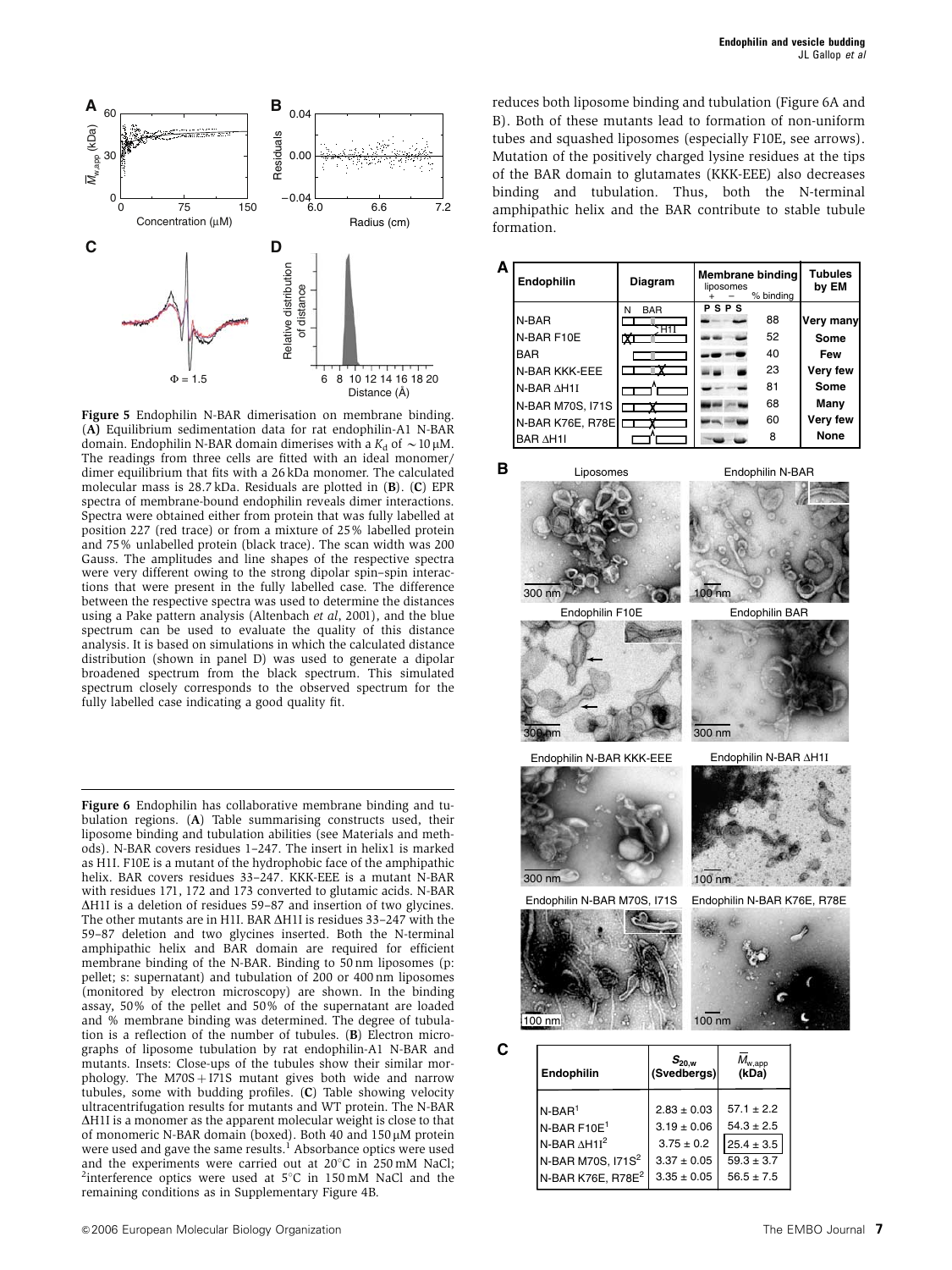Three different mutants of the helix1 insert (H1I) were made: a deletion (N-BAR  $\Delta H1I$ ), a double mutant of hydrophobic residues (M70S, I71S) and a double mutant of positively charged residues (K76E, R78E). The N-BAR  $\Delta H1I$ protein has the same overall secondary structure as WT protein according to CD spectroscopy (Supplementary Figure 3). It also binds liposomes similar to WT protein but tubulates less efficiently. This was surprising given that amphiphysin and arfaptin BAR domains do not have this helix1 insert and are good tubulators (Peter et al, 2004). However, when we tested this mutant by ultracentrifugation, we found that it was monomeric (Figure 6C and Supplementary Figure 4B). Hence for efficient curvature generation the spontaneous curvature driven by the amphipathic helix needs stabilization from the BAR domain dimer. It would also appear from the position of this insert in the structure that it may help to stabilise the dimer.

We further examined the role of the H1I with various point mutants. Binding to liposomes is decreased when the positive charges are made negative (K76E, R78E) and this mutant does not tubulate well. This is likely owing to the repulsion of the BAR from the similarly charged membrane. The M70S, I71S mutant is interesting because it binds well but gives rise to both narrow- ( $\sim$  20 nm diameter) and WT-diameter tubules (although the narrow form are a minor component across the grids). We showed that M70 inserts into the membrane and thus this mutant is unlikely to allow the BAR domain to sit down on the membrane. The charge interaction of the BAR domain is still intact, as is the N-terminal amphipathic helix, and these narrow tubules are very similar to those made by the epsin ENTH domain, suggesting that this mutant results in an accumulation of helix insertion in the absence of the curvature-stabilising BAR domain. Both the M70S, I71S and the K76E, R78E double mutants form dimers (ultracentrifugation data) and thus these residues do not contribute significantly to dimer formation in solution. The N-BAR  $\Delta H1I$ shows us that monomeric protein can bind to membranes but that promoting membrane curvature requires the dimerised BAR domain, as predicted from the structure. This is supported by the BAR  $\Delta H1I$  binding weakly to all sizes of liposomes (Figure 6A and data not shown) and suggests that the curvature sensing we previously observed with the BAR domain is dependent on dimer formation. We propose that the H1I exhibits membrane interactions via insertion of an amphipathic helix. This is consistent with a role in defining the precise membrane curvature and does not exclude further interactions of H1I residues with integral membrane proteins.

## **Creation of high-curvature membranes promotes membrane fusion**

The electron microscopy tubulation assay gives an accurate reflection of the morphological consequences that curvature proteins have on liposomes, but it is not quantitative, because tubules have a larger surface in contact with the grid than liposomes and thus these are over-represented, and proteincoated liposomes tend to bind better than naked liposomes. Importantly, by electron microscopy, we observe that the tubules formed are often longer than expected from tubulation of a single liposome (Figure 7A). We therefore tested whether the tubules fuse and if a fluorescence resonance energy transfer (FRET)-based membrane fusion assay would provide a more quantitative measurement (albeit indirect) of

the extent of tubulation. Phosphatidylserine liposomes were spiked with phosphatidylethanolamine lipids labelled on their polar headgroups with a FRET pair, NBD and rhodamine, and subsequently mixed with unlabelled liposomes (Struck et al, 1981). Concentrations of fluorophores are chosen such that FRET between them decreases on fusion with unlabelled liposomes (Struck et al, 1981). As a control, fusion can be initiated by addition of calcium (Figure 7B). Titration of the N-BAR domain into 50% labelled and 50% unlabelled liposomes (heterotypic case) decreases the FRET efficiency showing that fusion of the liposomes occurs (Figure 7C). There is a small background change resulting from the addition of protein, which is revealed if only the fluorescent liposomes are used (homotypic case, control). The BAR domain of endophilin tubulates inefficiently and does not lead to a decrease in FRET signal. We analysed all our mutants at  $55 \mu M$  by calculating the ratio between the peaks in the emission spectrum (530 nm of NBD and 585 nm of rhodamine) to decrease systematic errors (Figure 7D). The background FRET change (likely owing to binding and immobilisation of the fluorophores) in the homotypic case is subtracted from the heterotypic case. More detailed results are shown in Supplementary Figure 5. We observe membrane fusion for the WT N-BAR domain, and M70S, I71S double mutant but not for the other mutants or the BAR domain on its own. This is consistent with the electron microscopy data and suggests that tubulation and fusion are coupled.

This in vitro observation raises the possibility that endophilin (and indeed other N-BAR proteins) in vivo may be fusogenic, although there is no direct evidence for this.

#### **Model for endophilin membrane binding and curvature**

Given the rigidity of the positively charged concave face of the BAR, this domain will act like a scaffold in binding to negatively charged membranes. We have previously shown that the BAR domain of endophilin binds better to liposomes of higher curvature (Gallop et al, 2005), which supports the idea that the endophilin BAR domain can scaffold membrane curvature using the crescent shape of the domain. We now confirm that the interaction of the BAR domain with membranes is electrostatic, as binding is sensitive to salt concentration (Figure 8A), as expected from the scaffolding hypothesis. Whereas the BAR domain alone does not bind to membranes in the presence of 250 mM NaCl, the N-BAR binds tightly. This is consistent with salt-insensitive interactions being provided by the amphipathic helix. Based on the observations with epsin1, where the amphipathic helix decreases the off-rate of membrane binding (Stahelin et al, 2003), we would predict that the amphipathic helices of endophilin would decrease the off-rate, anchoring the domain in the membrane. As electrostatic interactions act over a longer range than hydrophobic interactions, electrostatics are likely to be primary determinants of the on-rate and most of these charge interactions are contributed by the BAR domain (Zimmerberg and McLaughlin, 2004). This hypothesis is supported by the results in Figure 8B. If the N-BAR domain is pre-bound in physiological concentrations of salt, then addition of high salt (500 mM) leaves more protein bound than if the protein is added after high salt. (The liposomes remain intact during this experiment and sucrose-filled liposomes were also used to control for osmotic shock.) The displacement of the N-BAR domain bound to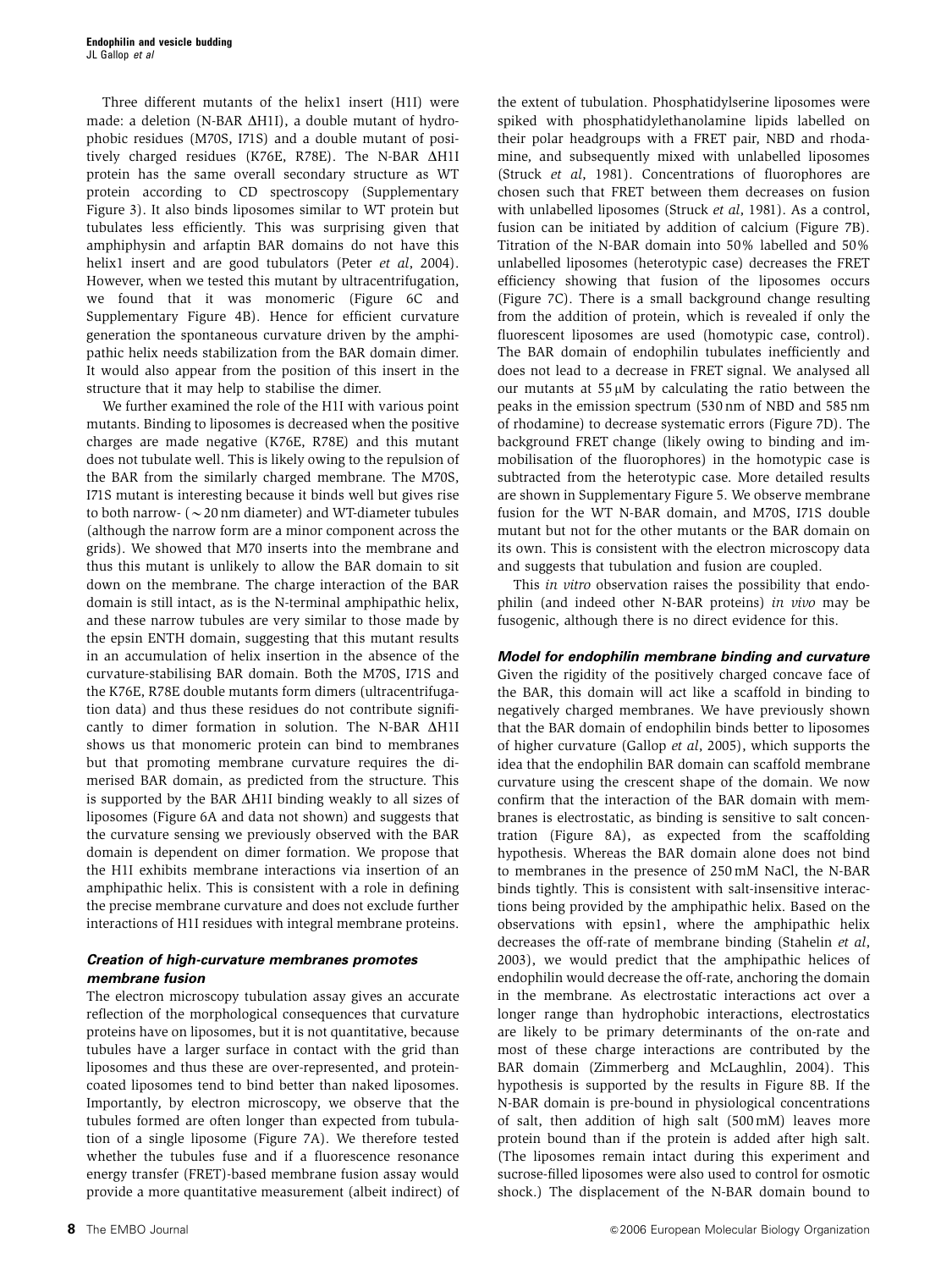

Figure 7 High membrane curvature promotes membrane fusion. (A) Example of endophilin N-BAR tubules made from liposomes extruded to a size cutoff of 400 nm. (B) Emission spectra from mixed liposomes in the absence and presence of calcium (which promotes fusion) and Triton (to obtain total donor fluorescence). See Materials and methods for details of the assay. (C) FRETassay of membrane fusion, showing dilution of the FRET pair into unlabelled liposome in the presence of the N-BAR (see Results). The N-BAR control has no unlabelled liposomes and thus there can be no dilution of the FRET pair. The BAR domain does not lead to membrane fusion. As highly curved membranes are more fusogenic, we believe that the fusion seen with the N-BAR domain is a readout of the efficiency of curvature generation. (D) Comparison of mutants and WT N-BAR domains at 55 µM in the fusion assay. Values displayed in the bar chart+s.e.m. are the difference in the ratios of emission maxima between experiment (mixed liposomes (530/585 nm)) and controls (uniformly labelled liposomes (530/585 nm)) (see Results). Student's t-test  $*P<0.001$ ,  $*P<0.2$ .

membranes is less vulnerable to the charge screening effect of ionic strength than is de novo binding of the domain. The charge contribution is mostly from the BAR domain, which also binds better to small liposomes (Gallop et al, 2005). The preference for smaller liposomes is evident in this assay: when salt is added before protein, more protein is bound to the 50 nm liposomes than to the 400 nm ones. This leads to the hypothesis that as well as acting to generate curvature via the amphipathic helices and BAR domain scaffold, N-BAR domains can also respond to membrane curvature, as binding to areas of high membrane curvature is kinetically favoured. This gives a positive feedback loop between curvature sensing and generation, leading to very rapid membrane deformation.

To summarise, there are two synergistic ways by which endophilin modulates membrane curvature (Figure 8C). The penetration of the amphipathic helices leads to an asymmetry between the outer and inner leaflets of the bilayer causing an increase in positive curvature whereas the concave face of the BAR domain acts to scaffold membrane curvature. In Figure 8C, we show the amphipathic helices under the BAR

&2006 European Molecular Biology Organization The EMBO Journal **9**

domain, where it could shield the negatively charged patch on this surface and position the helices. This would correlate well with the immobilisation of some of these residues in EPR spectra. The internal amphipathic helix stabilises the formed dimer as well as further promoting membrane curvature generation. The principles described here for amphipathic helix insertion and BAR domain dimerisation and binding are expected to hold for all N-BAR domains. In Figure 8D, we propose a temporal model by which these processes occur.

## **Discussion**

Here we have demonstrated directly the folding of an amphipathic helix and its insertion into membranes for the N-terminus of endophilin N-BAR. We determined its orientation in the membrane and penetration depth. The EPR technique also allowed us to show that the BAR domain dimer is present on the membrane. Using the monomeric  $\Delta H1$ I protein, we can also conclude that dimerisation is essential for the action of the BAR domain but that some binding and membrane deformation can be provided by the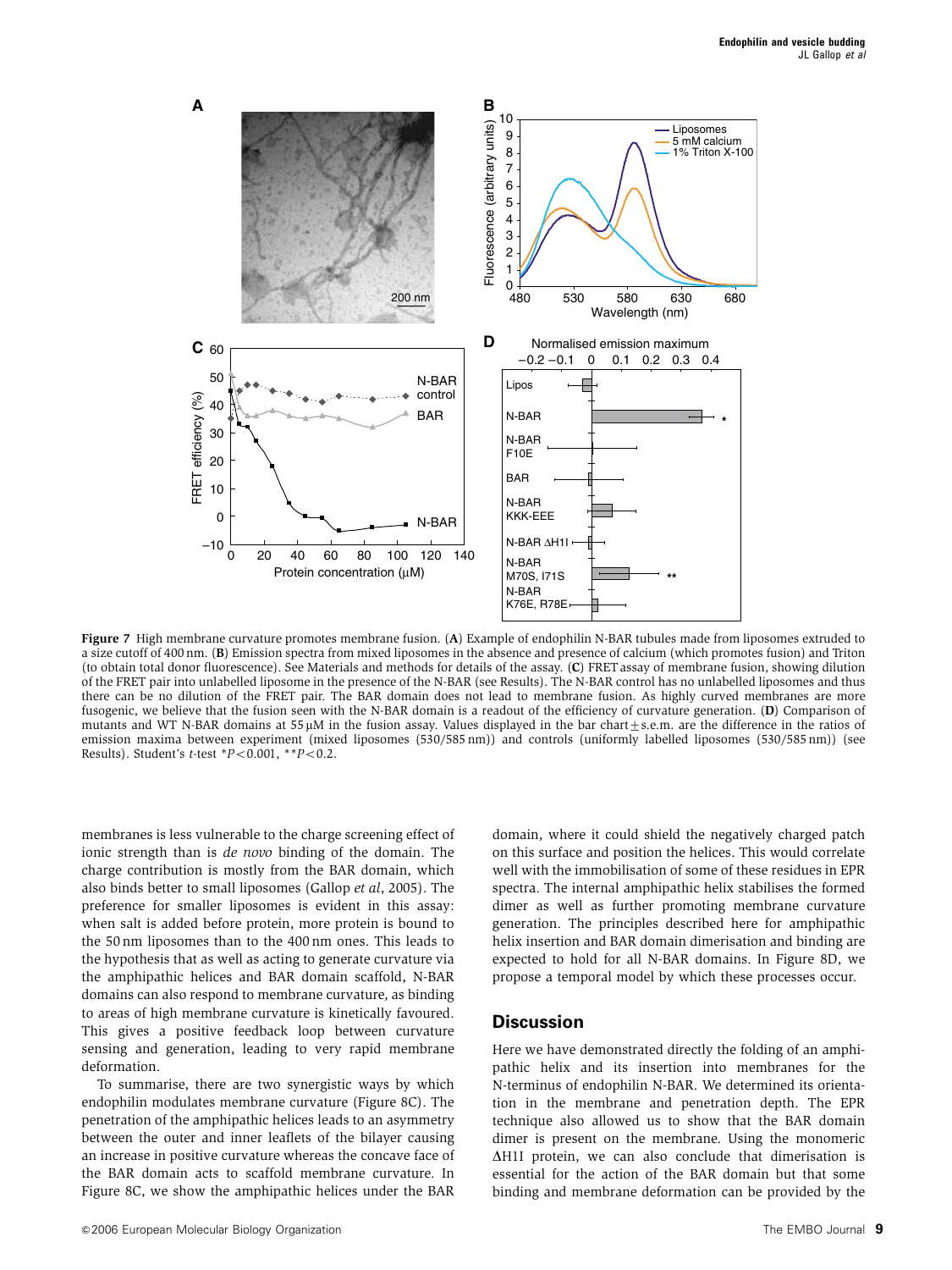

Figure 8 Endophilin N-BAR domain binding to membrane is initially driven by electrostatics. (A) Salt sensitivity of the BAR domain shows the predominance of electrostatics in the interaction. Like the N-BAR domain of endophilin, the epsin ENTH domain inserts an amphipathic helix giving a hydrophobic contribution to the interaction. Liposomes were sedimented and pellets (p) and supernatants (s) were separated by SDS– PAGE. (B) Recruitment of N-BAR domain to liposomes is driven by electrostatics, but after the initial interaction the dissociation is not saltsensitive. In the 'salt before' experiment, protein was incubated with liposomes in the presence of 500 mM NaCl for 10 min. In the 'salt after' experiment, 500 mM NaCl was added to the protein liposome mix after the 10 min incubation and further incubated for 3 min. (C) Endophilin N-BAR domain binding to membranes. From experiments in Figures 3 and 5 we know that the BAR binds via its concave surface and from Figure 2 we know that the N-terminal amphipathic helix lies flat in the plane of the membrane and the depth of insertion, but we do not have any information on the orientation of the N-terminal amphipathic helix in the membrane with respect to the BAR. We know the position of the first turn of the additional amphipathic helix insert in helix1 and the membrane insertion of M70 and have drawn the remainder of this insert as a dashed line. If amphipathic helices are parallel to the long axis of the BAR, then the domain will favour two-dimensional membrane curvature. If the helices are perpendicular, then the domain will favour one-dimensional curvature. (D) Hypothetical model of the stages of endophilin N-BAR membrane binding. The N-BAR domain of endophilin is made of three parts, (a) an N-terminal amphipathic helix, (b) a BAR monomer and (c) an internal amphipathic helix and additional loop sequences. Monomeric proteins are attracted to negatively charged membranes. Insertion of amphipathic helices (both N-terminal and internal helices) promotes curvature, and at the same time dimerisation of the BAR stabilises the protein on the membrane. Once curvature is initiated, the energetic barriers for further N-BAR domain recruitment will be lower, resulting in a scaffolding of the curvature. Given the presentation of two SH3 domains per dimer on the membrane, multimeric ligands will interact with higher avidity than to the monomeric proteins in the cytosol. Thus, N-BAR proteins recruit ligands to areas of high membrane curvature. It is likely that membrane specificity is also encoded within this domain, in particular the amphipathic helices would be well positioned to interact with membrane proteins, and indeed there are additional resides in the helix 1 insert not included in the amphipathic helix which have no known function and may be important for specificity. It can also be noted that this insert sequence can differ significantly between endophilin family members and also between the endophilins and nadrins.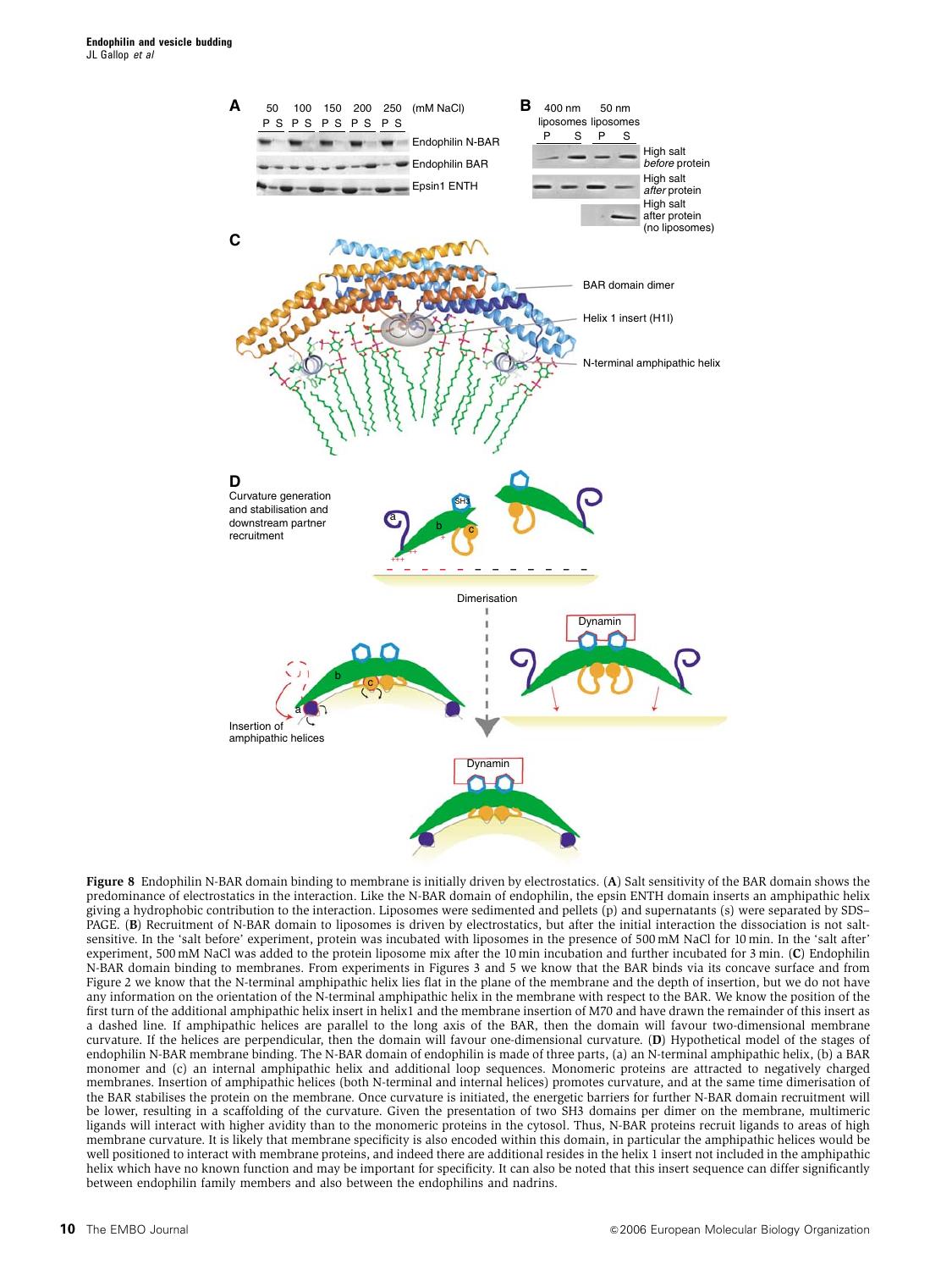amphipathic helix in the absence of the dimerised BAR domain scaffold. A similar conclusion can be drawn from the N125 construct used previously (Farsad et al, 2001) where we would posit that the tubulation observed is owing to the insertion of the amphipathic helices rather than the BAR. The importance of the N-terminal amphipathic helix to endophilin function in vivo was demonstrated in C. elegans where F10E endophilin did not rescue the endophilin-null mutant (Schuske et al, 2003).

We propose that a major component of any budding pathway is a mechanism for bending membranes to the desired curvature. In clathrin-coated vesicle formation, epsin molecules can bind to PtdIns $(4,5)P_2$  and insert an amphipathic helix promoting membrane curvature while at the same time stimulating clathrin polymerisation and thus stabilisation of the generated curvature (Ford et al, 2002). It may well be that active insertion of an amphipathic helix is a general mechanism in budding of many types of vesicles, and this role can be executed for example by other ENTH domain proteins or by small GTPases of the Arf and Arl families. Many BAR domain proteins also have associated amphipathic helices (either in cis: N-BAR proteins; or in trans: e.g. Arf binding to arfaptin) and thus we would predict that these are adept at effecting membrane curvature. We have shown that electrostatics seem to govern the on-rate of the N-BAR domain on membranes, whereas the interactions of amphipathic helices with membranes seem to limit the off-rate. It is interesting that the endophilin dimer will have four amphipathic helix insertions and thus this protein is likely to reside for a considerable period on highly curved membranes. The N-terminal amphipathic helix has the midpoint of its insertion at the phosphate level of headgroups, thus acting as a wedge in the membrane at the same time as anchoring itself via positive charges to negatively charged lipid headgroups.

It is interesting to consider that N-BAR domains may lead to a positive feedback loop whereby curvature generation leads to further curvature generation allowing very rapid invagination once a critical concentration of endophilin is reached on the membrane. Also, the minimal radius of curvature is likely to be defined by the dimensions of the BAR domain, as shown by tubulation and vesiculation in our electron microscopy observations. Thus, when the concave face is disrupted, as in the M70S, I71S mutant, narrower tubule widths can be observed.

We observe many tubules in vitro after N-BAR domain binding to liposomes, and in vivo tubulation of membrane compartments is also observed on overexpression of various N-BAR domains (Razzaq et al, 2001; Lee et al, 2002; data not shown). In Drosophila muscle, the N-BARcontaining protein amphiphysin lines the muscle T-tubule network and is involved in its stabilisation (Razzaq et al, 2001). However, Drosophila amphiphysin does not bind to dynamin and thus these tubular structures are not severed, whereas in vesicle budding the recruitment of dynamin by the SH3 domains of N-BAR proteins will likely result in vesicle scission rather than extensive tubulation. Thus, the balance between tubulation and vesiculation may depend largely on the recruitment of downstream interaction partners.

The binding of downstream partners may also be regulated by the dimerisation of the proteins on membranes. We have measured the affinity of amphiphysin SH3 domain for dynamin interaction peptides as  $50-100 \mu M$ . This is a very weak interaction. However, as dynamin is a dimer, multiple amphiphysin SH3 domains bound to beads can be used to purify dynamin (Wigge et al, 1997). Likewise, it is very likely that endophilin membrane-bound dimers will have a much greater avidity for dynamin than endophilin monomers in solution and thus recruit dynamin to areas of high membrane curvature.

We had previously observed that the tubules formed by epsin, amphiphysin and others were longer than would be expected from the initial liposome size. We show here that on addition of curvature-generating endophilin N-BAR domain, membrane fusion takes place. This has provided a complementary approach to electron microscopy as a more quantitative readout of the action of mutants on liposome deformation. More interestingly, it raises the possibility that exocytosis or other vesicle fusion events can be enhanced by increased curvature generation.

Overexpression of endophilin A1 (without its SH3 domain) in fibroblasts does not affect the endocytosis of transferrin (a clathrin-mediated pathway), but overexpression of a similar construct of amphiphysin does (data not shown). This is probably owing to targeting sequences in amphiphysin, which allow it to bind to both clathrin and adaptors, which are absent in endophilin. The absence of these interaction sequences makes endophilin distinct from clathrin-endocytic proteins. It has previously been noted that endophilin appears to be transported to synapses on vesicles (Pierrat et al, 2001) (and thus is likely to be on synaptic vesicles before fusion), binds the membrane scission protein dynamin and is missing the targeting sequences for recruitment into clathrincoated pits. We therefore speculate that the role of endophilin is distinct from that of amphiphysin, and that the role of endophilin is to generate/stabilise curvature in a clathrinindependent mechanism in synapses, where it is found enriched.

Given that endophilin is enriched in synapses, is capable of curvature-induced curvature generation, binds to dynamin and may well be targeted to synapses on vesicles, this may suggest a possible involvement in fast,'kiss-and-run' clathrinindependent endocytosis at synapses. This is consistent with the observations of Schwarz and co-workers (Dickman et al, 2005) in endophilin-null mutants, where the kinetics of the remaining endocytosis is slow. An inhibition of fast, kiss-andrun endocytosis would lead to a kinetic slowing in synaptic vesicle endocytosis, as observed in multiple systems, as the time constant for the clathrin-mediated pathway is slow (Jockusch et al, 2005). We note that the previous assignment of endophilin to clathrin-mediated endocytosis (Ringstad et al, 1999; Verstreken et al, 2002) is without firm molecular basis and that the observed accumulation of clathrin-coated intermediates after endophilin depletion could equally be due to a compensatory upregulation in this pathway as opposed to its inhibition.

In this paper, we have presented a molecular mechanism of how the BAR and amphipathic helices of N-BAR domains work as a unit to promote membrane curvature. As membrane-bound protein is dimeric, it will lead to the presentation of two SH3 domains, favouring binding to multimeric ligands (such as dynamin). Thus, a low-affinity dimerisation of the N-BAR domain may be a mechanism not only to regulate the recruitment of endophilin to membranes but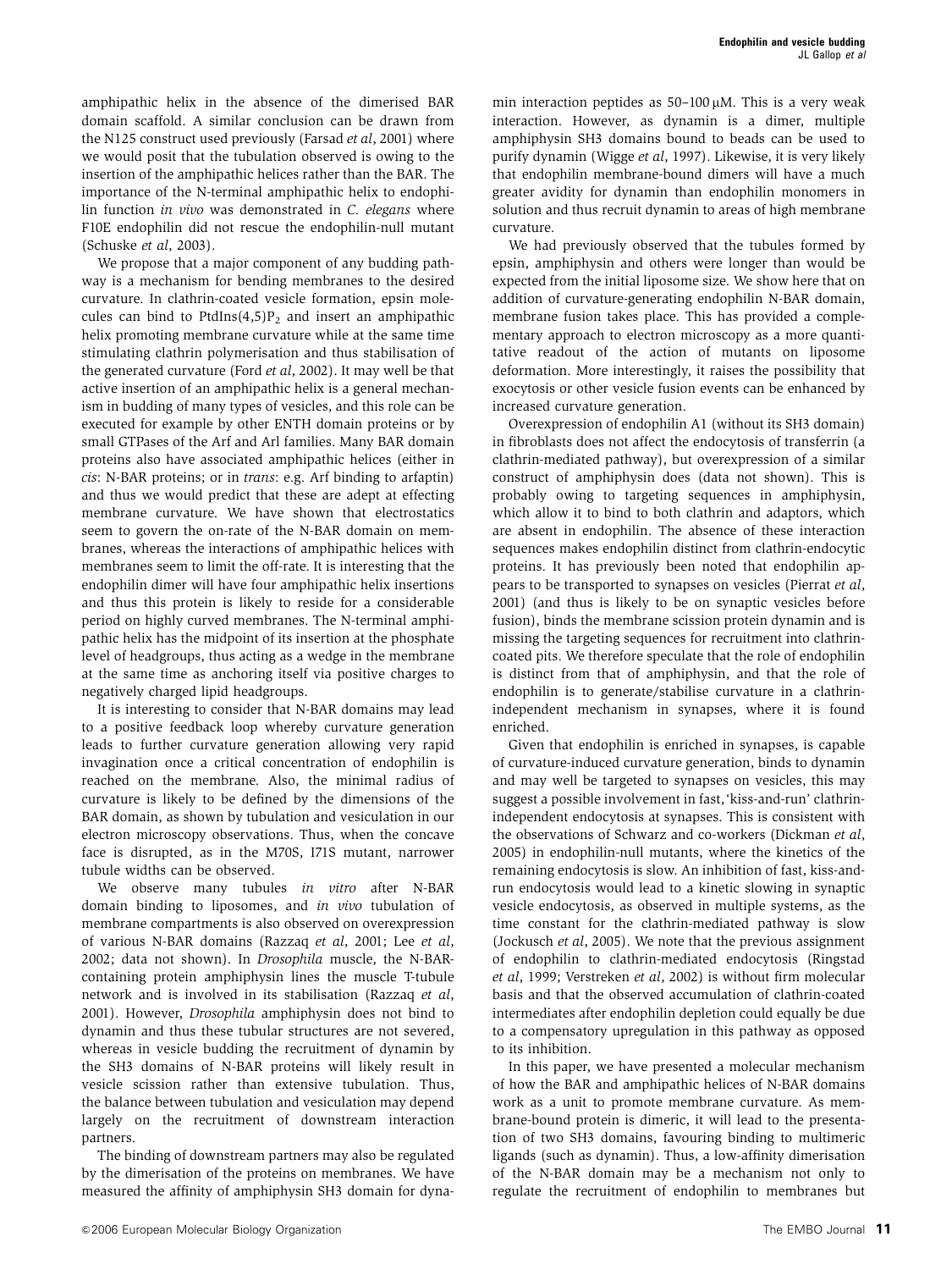also to regulate binding partner recruitment to areas of high membrane curvature.

# **Materials and methods**

#### **Constructs and liposome assays**

GST full-length rat endophilin, GST rat endophilin N-BAR domain (residues 1–247) and GST-human arfaptin2 BAR domain (residues 117–end) were cloned into ER1/Not1 sites of pGex4T2 and proteins were thrombin cleaved before purification by anion exchange and gel filtration. Rat synaptojanin 145 (gift from Peter Parker) was cloned into the Not1 site of pBac4x1 with a hexa-histidine tag at the C-terminus. Protein was purified on Ni-NTA agarose (Qiagen) followed by S200 gel filtration. Folch Fraction I (Sigma) liposomes in 150 mM NaCl and 20 mM HEPES (pH 7.4) were extruded 11 times through polycarbonate membranes (Avanti) to achieve desired diameter. For tubulation assays, typically 1 mg/ml 200 nm liposomes were incubated for 10 min with 10, 20 and  $40 \mu M$  protein. Samples were spread on electron microscopy grids and stained using 5% uranyl acetate. For details, see http://www.endocytosis. org/techniqs/techniqs.htm. For salt sensitivity experiments, the endophilin N-BAR domain was bound at a concentration of  $6 \mu$ M to Folch liposomes at a concentration of 0.6 mg/ml. The 'salt after' samples were diluted to a concentration of 175 mM NaCl before

## **References**

- Altenbach C, Greenhalgh DA, Khorana HG, Hubbell WL (1994) A collision gradient method to determine the immersion depth of nitroxides in lipid bilayers: application to spin-labeled mutants of bacteriorhodopsin. Proc Natl Acad Sci USA 91: 1667–1671
- Altenbach C, Oh KJ, Trabanino RJ, Hideg K, Hubbell WL (2001) Estimation of inter-residue distances in spin labeled proteins at physiological temperatures: experimental strategies and practical limitations. Biochemistry 40: 15471–15482
- Bauerfeind R, Takei K, De Camilli P (1997) Amphiphysin I is associated with coated endocytic intermediates and undergoes stimulation-dependent dephosphorylation in nerve terminals. J Biol Chem 272: 30984–30992
- Chen Y, Deng L, Maeno-Hikichi Y, Lai M, Chang S, Chen G, Zhang JF (2003) Formation of an endophilin-Ca<sup>2+</sup> channel complex is critical for clathrin-mediated synaptic vesicle endocytosis. Cell 115: 37–48
- Cremona O, Di Paolo G, Wenk MR, Luthi A, Kim WT, Takei K, Daniell L, Nemoto Y, Shears SB, Flavell RA, McCormick DA, De Camilli P (1999) Essential role of phosphoinositide metabolism in synaptic vesicle recycling. Cell 99: 179–188
- Dickman DK, Horne JA, Meinertzhagen IA, Schwarz TL (2005) A slowed classical pathway rather than kiss-and-run mediates endocytosis at synapses lacking synaptojanin and endophilin. Cell 123: 521–533
- Evergren E, Marcucci M, Tomilin N, Low P, Slepnev V, Andersson F, Gad H, Brodin L, De Camilli P, Shupliakov O (2004) Amphiphysin is a component of clathrin coats formed during synaptic vesicle recycling at the lamprey giant synapse. Traffic 5: 514–528
- Farsad K, Ringstad N, Takei K, Floyd SR, Rose K, De Camilli P (2001) Generation of high curvature membranes mediated by direct endophilin bilayer interactions. J Cell Biol 155: 193–200
- Ford MG, Mills IG, Peter BJ, Vallis Y, Praefcke GJ, Evans PR, McMahon HT (2002) Curvature of clathrin-coated pits driven by epsin. Nature 419: 361–366
- Ford MG, Pearse BM, Higgins MK, Vallis Y, Owen DJ, Gibson A, Hopkins CR, Evans PR, McMahon HT (2001) Simultaneous binding of PtdIns(4,5)P2 and clathrin by AP180 in the nucleation of clathrin lattices on membranes. Science 291: 1051–1055
- Gad H, Ringstad N, Low P, Kjaerulff O, Gustafsson J, Wenk M, Di Paolo G, Nemoto Y, Crun J, Ellisman MH, De Camilli P, Shupliakov O, Brodin L (2000) Fission and uncoating of synaptic clathrin-coated vesicles are perturbed by disruption of interactions with the SH3 domain of endophilin. Neuron 27: 301–312
- Gallop JL, Butler PJG, McMahon HT (2005) Endophilin and CtBP/ BARS are not acyl transferases in endocytosis or Golgi fission. Nature 438: 675–678

ultracentrifugation, which separates out the liposomes (which pellet). For the 'salt before' samples, dilution was performed after ultracentrifugation. Other methods not listed are found in Supplementary data.

#### **Supplementary data**

Supplementary data are available at The EMBO Journal Online.

# **Acknowledgements**

Molecular figures were drawn using Aesop and electrostatic potential was calculated with ElectroSurface (MEM Noble, unpublished). We thank William Shepard for help with data collection at the ESRF. We thank members of all our groups for discussion, in particular Jonathan Howard and Mike Springer. RL was funded by NIH (GM 63915). JLG was the recipient of an MRC Pre-doctoral Fellowship. This paper has been a collaborative effort between a number of groups with different expertise and thus specific questions can be addressed to the various senior authors. Phil Evans (pre@mrclmb.cam.ac.uk) crystallography, Ralf Langen (langen@usc.edu) EPR and Harvey McMahon (hmm@mrc-lmb.cam.ac.uk) structure– function analysis and coordination of the project. Requests for materials should be addressed to Harvey.

- Guichet A, Wucherpfennig T, Dudu V, Etter S, Wilsch-Brauniger M, Hellwig A, Gonzalez-Gaitan M, Huttner WB, Schmidt AA (2002) Essential role of endophilin A in synaptic vesicle budding at the Drosophila neuromuscular junction. EMBO J 21: 1661–1672
- Huttner WB, Schmidt A (2000) Lipids, lipid modification and lipid– protein interaction in membrane budding and fission—insights from the roles of endophilin A1 and synaptophysin in synaptic vesicle endocytosis. Curr Opin Neurobiol 10: 543–551
- Jockusch WJ, Praefcke GJK, McMahon HT, Lagnado L (2005) Clathrin-dependent and clathrin-independent retrieval of synaptic vesicles in retinal bipolar cells. Neuron 46: 1–10
- Lee E, Marcucci M, Daniell L, Pypaert M, Weisz OA, Ochoa GC, Farsad K, Wenk MR, De Camilli P (2002) Amphiphysin 2 (Bin1) and T-tubule biogenesis in muscle. Science 297: 1193–1196
- Lee MC, Orci L, Hamamoto S, Futai E, Ravazzola M, Schekman R (2005) Sar1p N-terminal helix initiates membrane curvature and completes the fission of a COPII vesicle. Cell 122: 605–617
- McMahon HT, Gallop JL (2005) Membrane curvature and mechanisms of dynamic cell membrane remodelling. Nature 428: 590–596
- Peter BJ, Kent HM, Mills IG, Vallis Y, Butler PJ, Evans PR, McMahon HT (2004) BAR domains as sensors of membrane curvature: the amphiphysin BAR structure. Science 303: 495–499
- Pierrat B, Simonen M, Cueto M, Mestan J, Ferrigno P, Heim J (2001) SH3GLB, a new endophilin-related protein family featuring an SH3 domain. Genomics 71: 222–234
- Rabenstein MD, Shin YK (1995) Determination of the distance between two spin labels attached to a macromolecule. Proc Natl Acad Sci USA 92: 8239–8243
- Razzaq A, Robinson IM, McMahon HT, Skepper JN, Su Y, Zelhof AC, Jackson AP, Gay NJ, O'Kane CJ (2001) Amphiphysin is necessary for organization of the excitation–contraction coupling machinery of muscles, but not for synaptic vesicle endocytosis in Drosophila. Genes Dev 15: 2967–2979
- Rikhy R, Kumar V, Mittal R, Krishnan KS (2002) Endophilin is critically required for synapse formation and function in Drosophila melanogaster. J Neurosci 22: 7478–7484
- Ringstad N, Gad H, Low P, Di Paolo G, Brodin L, Shupliakov O, De Camilli P (1999) Endophilin/SH3p4 is required for the transition from early to late stages in clathrin-mediated synaptic vesicle endocytosis. Neuron 24: 143–154
- Schuske KR, Richmond JE, Matthies DS, Davis WS, Runz S, Rube DA, van der Bliek AM, Jorgensen EM (2003) Endophilin is required for synaptic vesicle endocytosis by localizing synaptojanin. Neuron 40: 749–762